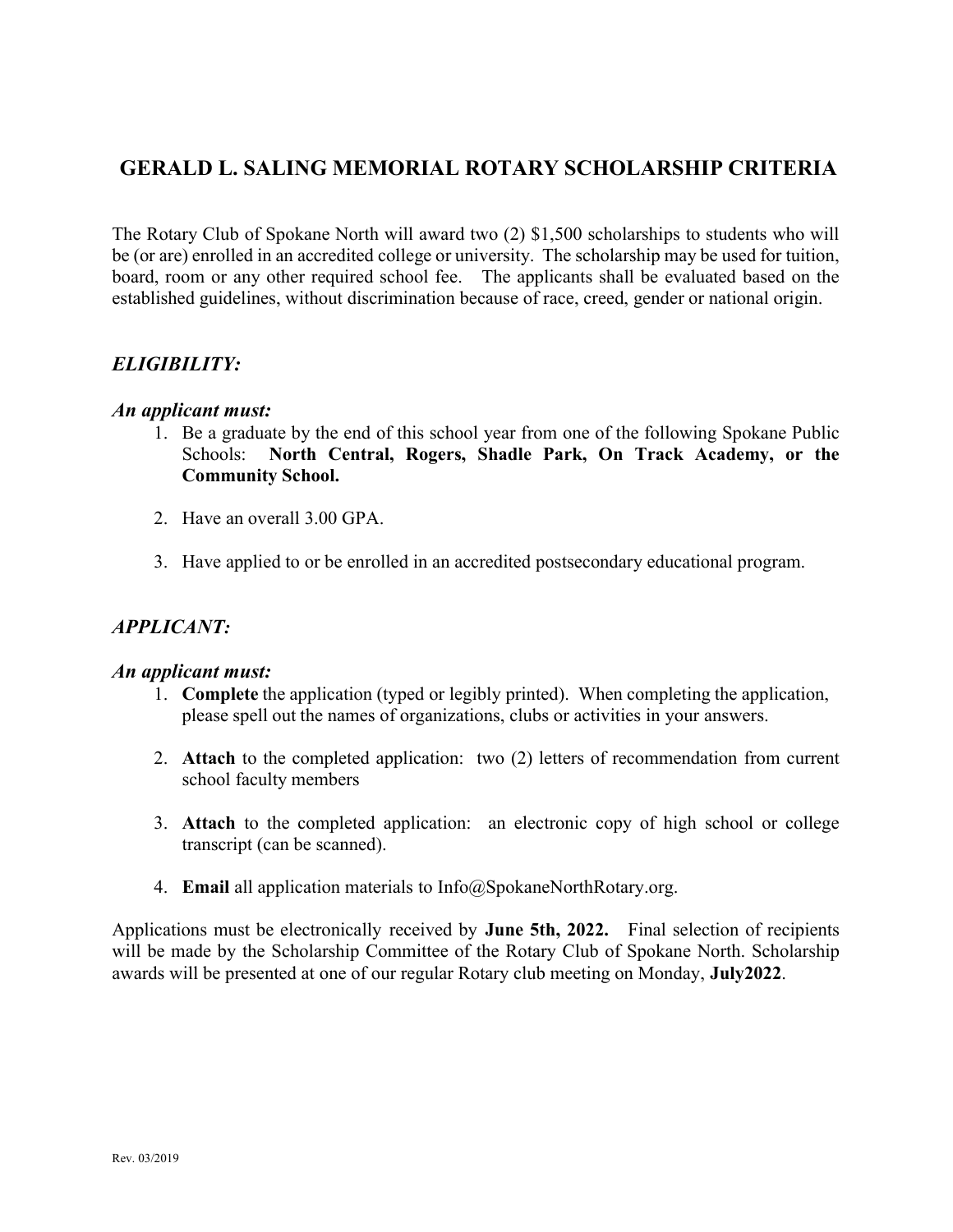# ROTARY CLUB OF SPOKANE NORTH 2019 GERALD L. SALING MEMORIAL ROTARY SCHOLARSHIP APPLICATION

|                                | APPLICANT NAME                                                                                                                                                                                                                |            |       |              |                        |
|--------------------------------|-------------------------------------------------------------------------------------------------------------------------------------------------------------------------------------------------------------------------------|------------|-------|--------------|------------------------|
|                                | Last                                                                                                                                                                                                                          |            | First |              | Middle Initial         |
| <b>CURRENT MAILING ADDRESS</b> |                                                                                                                                                                                                                               |            |       |              |                        |
|                                | <b>Street</b>                                                                                                                                                                                                                 |            | City  | <b>State</b> | Zip                    |
|                                | CURRENT TELEPHONE                                                                                                                                                                                                             |            |       |              |                        |
|                                | PARENT OR GUARDIAN: University of the CONTROL CONTROL CONTROL CONTROL CONTROL CONTROL CONTROL CONTROL CONTROL CONTROL CONTROL CONTROL CONTROL CONTROL CONTROL CONTROL CONTROL CONTROL CONTROL CONTROL CONTROL CONTROL CONTROL |            |       |              |                        |
|                                | MAILING ADDRESS OF PARENT OR GUARDIAN (IF DIFFERENT FROM APPLICANT'S)                                                                                                                                                         |            |       |              |                        |
| Street                         | City                                                                                                                                                                                                                          |            | State | Zip          |                        |
|                                |                                                                                                                                                                                                                               |            |       |              |                        |
|                                | Name                                                                                                                                                                                                                          | City/State |       |              | <b>Graduation Date</b> |
|                                |                                                                                                                                                                                                                               |            |       |              |                        |
|                                | HIGH SCHOOL GPA (4.0 scale)                                                                                                                                                                                                   |            |       |              |                        |
|                                | COLLEGE OR UNIVERSITY YOU ATTEND / PLAN TO ATTEND:                                                                                                                                                                            |            |       |              |                        |
| PROPOSED MAJOR / MAJOR:        |                                                                                                                                                                                                                               |            |       |              |                        |

I certify that all information on this application and all enclosures are true and accurate to the best of my knowledge. I understand that any misrepresentations may cause an award to be rescinded.

\_\_\_\_\_\_\_\_\_\_\_\_\_\_\_\_\_\_\_\_\_\_\_\_\_\_\_\_\_\_\_\_\_\_\_\_\_\_\_\_\_\_\_\_\_

Date Applicant Signature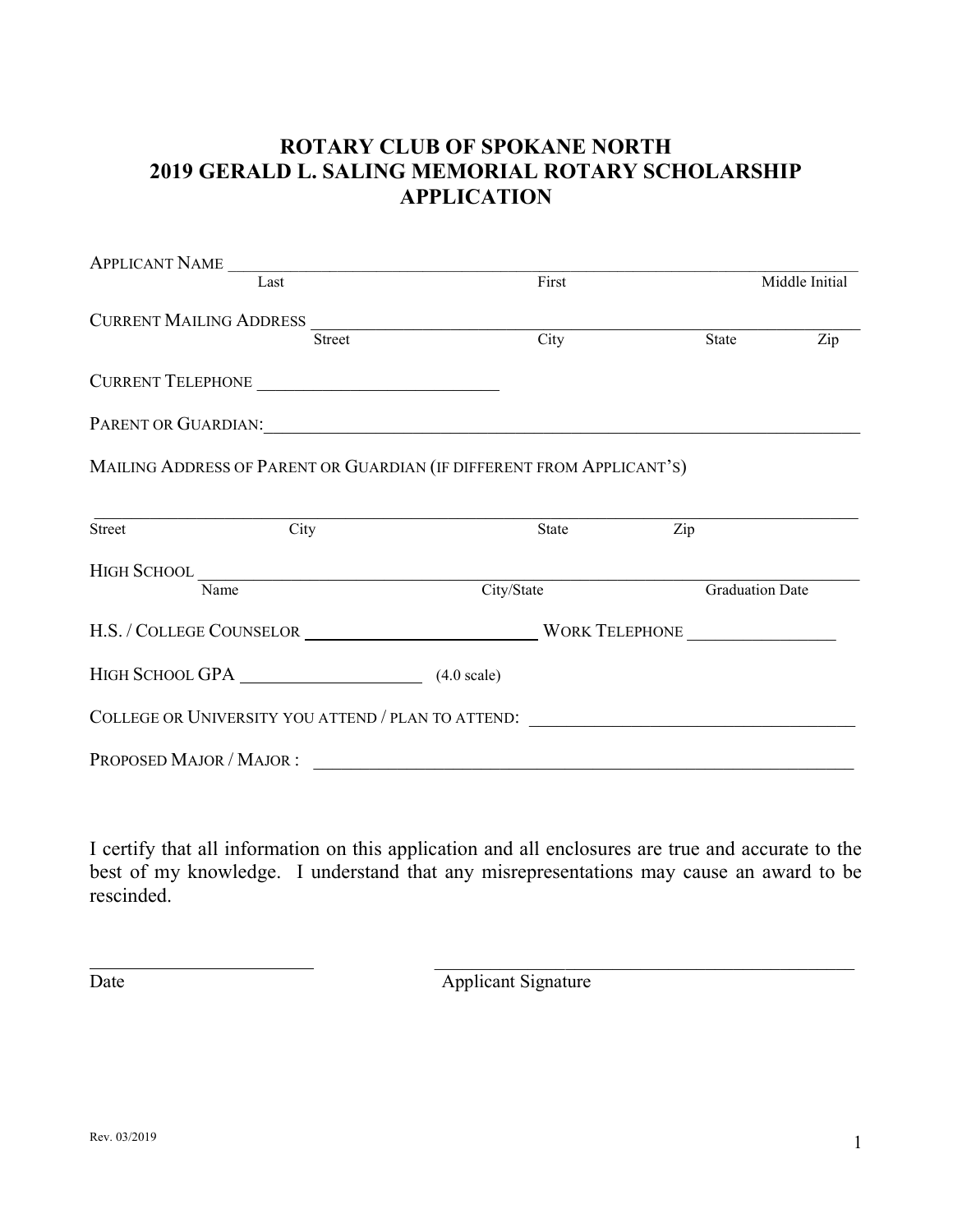## TELL US ABOUT YOUR EDUCATIONAL PLANS OR GOALS:

#### ROTARY MEMBERS STRIVE TO MAKE A DIFFERENCE IN THEIR COMMUNITY AND THE WORLD. HOW HAVE YOU MADE OR HOW DO YOU PLAN TO MAKE A DIFFERENCE IN YOUR FAMILY, COMMUNITY OR THE WORLD? I

## SHARE WHAT THE SCHOLARSHIP WILL MEAN TO YOU IN OVERCOMING ANY FINANCIAL CHALLENGES YOU HAVE, IF ANY.